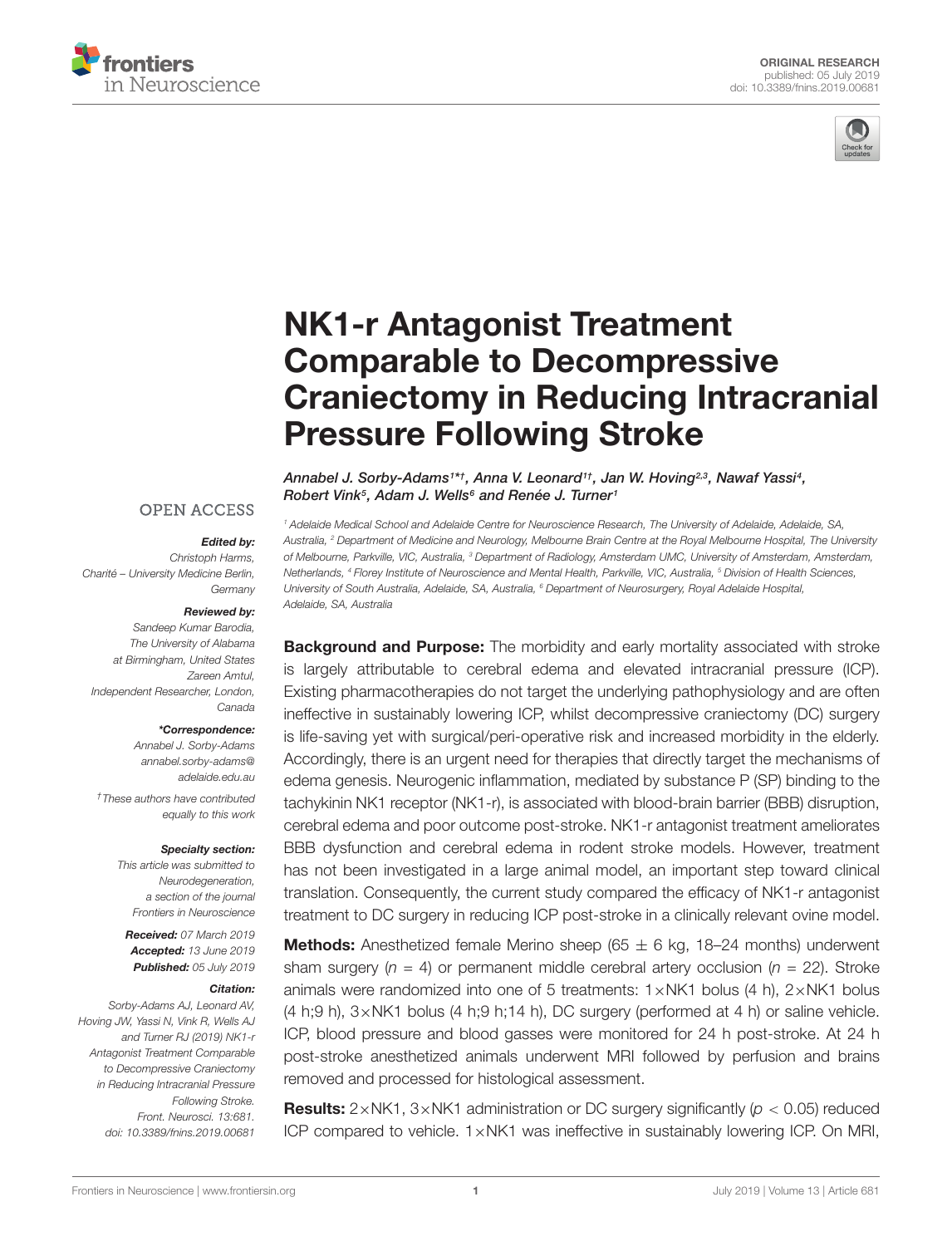midline shift and cerebral edema were more marked in vehicles compared to NK1-r treatment groups.

**Conclusion:** Two or three boluses of NK1-r antagonist treatment reduced ICP comparable to DC surgery, suggesting it may provide a novel alternative to invasive surgery for the management of elevated ICP.

Keywords: intracranial pressure, cerebral edema, substance P, decompressive craniectomy, blood-brain barrier, stroke

## INTRODUCTION

Elevated intracranial pressure (ICP) arising as a result of malignant cerebral edema is the leading cause of death in the first week following stroke [\(Hacke et al.,](#page-10-0) [1996\)](#page-10-0). Despite the devastating impact of elevated ICP on patient outcome, clinical management remains sub-optimal. Pharmacological interventions for ICP management are limited, and while osmotic therapies (including mannitol and hypertonic saline) are used in some centers [\(Zhang et al.,](#page-11-0) [2018\)](#page-11-0), there is no evidence that these therapies are independently effective in improving outcome. Furthermore, the efficacy of other pharmacotherapies including corticosteroids and barbiturates remains ambiguous for the treatment of post-stroke cerebral edema [\(Brogan and](#page-10-1) [Manno,](#page-10-1) [2015\)](#page-10-1). In selected patients with malignant middle cerebral artery (MCA) territory infarction, surgical intervention with decompressive craniectomy (DC) may be required. This procedure rapidly alleviates pressure by removing a large portion of the skull and opening the dura overlying the brain, thereby providing space for the edematous brain to swell freely until cerebral edema resolves, typically beyond the first week following stroke [\(Xiao-feng et al.,](#page-11-1) [2005\)](#page-11-1). However, although this procedure reduces compression on cerebral structures and the risk of life-threatening tonsillar herniation, it is also associated with increased morbidity in those aged greater than 60 years, the patient population in which stroke is most prevalent [\(Jüttler et al.,](#page-10-2) [2007;](#page-10-2) [Das et al.,](#page-10-3) [2019\)](#page-10-3). It is clear that current pharmacological and surgical interventions are inadequate as they target the symptoms, rather than the underlying cause of cerebral edema and concomitant rise in ICP [\(Bardutzky and Schwab,](#page-10-4) [2007;](#page-10-4) [Simard et al.,](#page-11-2) [2007\)](#page-11-2). An enhanced understanding of the mechanisms that underlie the genesis of cerebral edema and raised ICP is critical for the development of more targeted and effective treatments.

Although factors associated with the pathogenesis of cerebral edema are not completely understood, neurogenic inflammation has been identified as a potential therapeutic target [\(Stumm et al.,](#page-11-3) [2001;](#page-11-3) [Turner et al.,](#page-11-4) [2006;](#page-11-4) [Corrigan et al.,](#page-10-5) [2016a\)](#page-10-5). Neurogenic inflammation is a neurally mediated process involving the release of neuropeptides, including substance P (SP) and calcitonin gene-related peptide, which initiate vasodilation, increased microvascular permeability and edema [\(Hokfelt et al.,](#page-10-6) [2000\)](#page-10-6). Although well established as a precipitant of edema development within peripheral tissues such as the skin and lungs [\(Alves et al.,](#page-10-7) [1999\)](#page-10-7), neurogenic inflammation remained largely unexplored as a potential mechanism of cerebral edema development

[\(Lewis et al.,](#page-10-8) [2013;](#page-10-8) [Sorby-Adams et al.,](#page-11-5) [2017\)](#page-11-5). This was until studies depleting neuropeptides or blocking the action of SP at the tachykinin NK1 receptor (NK1-r), to which SP binds preferentially, showed a ubiquitous role for this process in the genesis of cerebral edema following stroke and traumatic brain injury (TBI) [\(Vink et al.,](#page-11-6) [2003;](#page-11-6) [Nimmo et al.,](#page-11-7) [2004;](#page-11-7) [Turner et al.,](#page-11-4) [2006,](#page-11-4) [2011;](#page-11-8) [Donkin et al.,](#page-10-9) [2009;](#page-10-9) [Turner and Vink,](#page-11-9) [2012,](#page-11-9) [2014;](#page-11-10) [Corrigan et al.,](#page-10-5) [2016a\)](#page-10-5). Specifically, increased SP immunoreactivity within the penumbral perivascular tissue is associated with profound BBB disruption and cerebral edema at 24 h post-stroke and poor functional outcomes up to 7 days following middle cerebral artery occlusion (MCAO) in rats, with NK1-r blockade ameliorating these effects [\(Turner et al.,](#page-11-8) [2011;](#page-11-8) [Turner and Vink,](#page-11-9) [2012,](#page-11-9) [2014;](#page-11-10) [Corrigan et al.,](#page-10-5) [2016a\)](#page-10-5). Increased plasma SP levels have also been reported clinically following severe acute ischemic stroke, elevated levels of which were associated with increased mortality [\(Lorente et al.,](#page-11-11) [2016\)](#page-11-11). Comparable alterations in SP levels have also been observed in clinical TBI correlating with injury severity and mortality [\(Lorente et al.,](#page-10-10) [2015\)](#page-10-10).

The cumulative evidence from these studies suggests an important role for SP in the development of cerebral edema and poor outcome following acute CNS injury. However, preclinical stroke evaluation of the NK1-r antagonist has been limited to small animal stroke models, with the most extensive screening to date performed in small and large animal models of TBI. Whilst rodent species are essential for establishing basic biological processes, it is often difficult to obtain clinically relevant outcome measures, thereby limiting clinical translation. Given the extremely poor translation of stroke neuroprotection from the laboratory to the clinic [\(Xu and Pan,](#page-11-12) [2013\)](#page-11-12), evaluation of promising therapies in a large, intermediate species is essential. Species such as sheep are an ideal candidate for such studies due to the ability to utilize clinically relevant outcome measures in addition to similarities in neuroanatomical structure, including gyrencephalic cerebral organization and significant portion of white matter [\(Sorby-Adams et al.,](#page-11-13) [2018\)](#page-11-13). Of particular relevance when investigating elevated ICP, however, is the strong tentorium cerebelli of the sheep, separating supra- and infratentorial compartments, bearing structural similarity to that of the human [\(Dostovic et al.,](#page-10-11) [2016\)](#page-10-11). In the setting of clinical malignant cerebral edema, this leads to compartmentalization of pressure within the supratentorial space, tonsillar herniation, and ultimately often fatal compression of the brain stem as the brain attempts to alleviate dangerously elevated ICP. Indeed, ovine stroke models replicate key clinical hallmarks following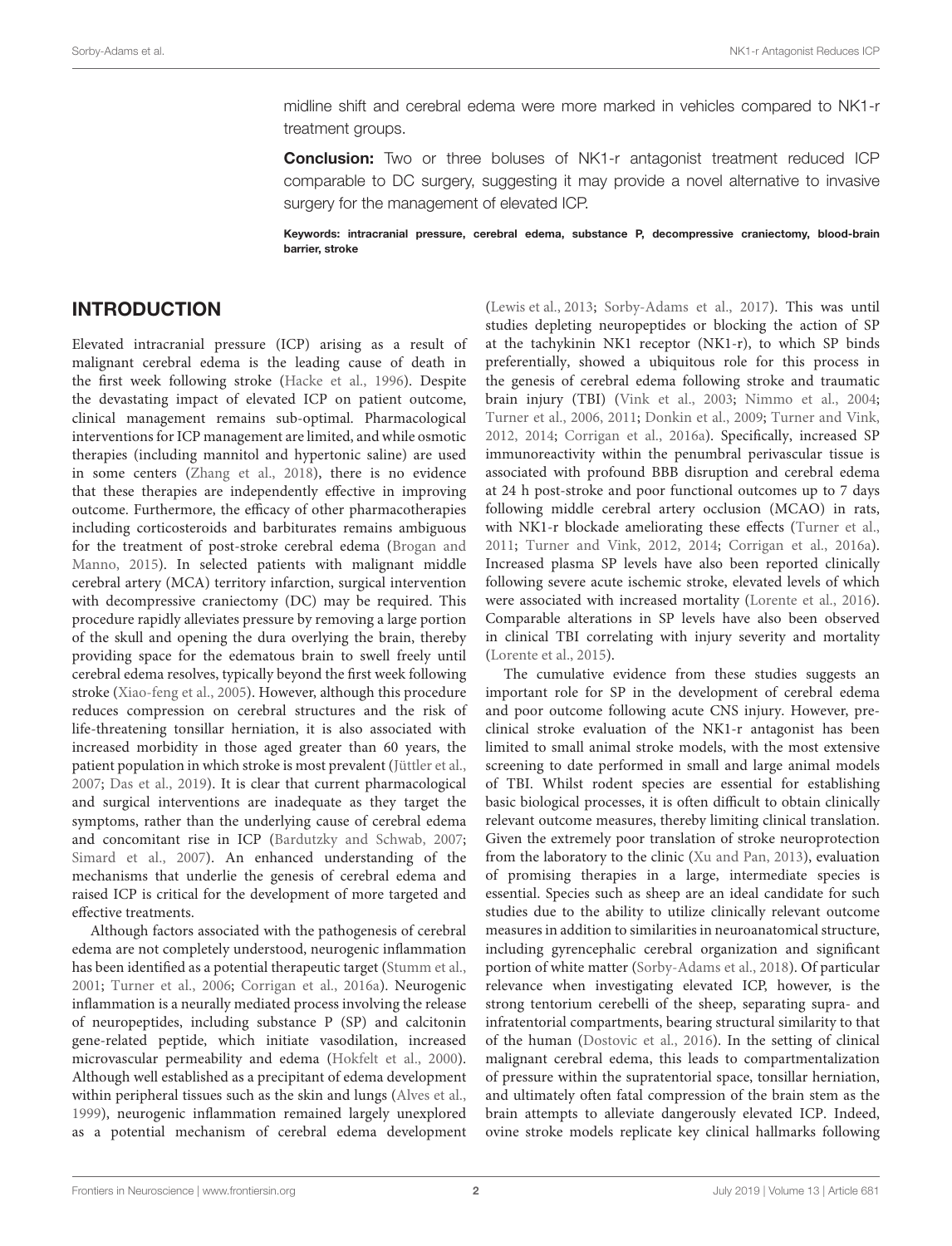stroke including elevated ICP, cerebral edema, midline shift and tonsillar herniation [\(Wells et al.,](#page-11-14) [2012;](#page-11-14) [Wells et al.,](#page-11-15) [2015;](#page-11-15) [Sorby-Adams et al.,](#page-11-13) [2018\)](#page-11-13).

As such, the aim of the present study was to determine the effect of inhibition of SP with an NK1-r antagonist, compared to DC surgery, on ICP following permanent ischemic stroke in an ovine model.

# MATERIALS AND METHODS

### Animals and Experimental Design

Female Merino sheep ( $n = 26$ ) aged 18–24 months old ( $65 \pm 6$  kg) were allocated to the study. Animals were randomized into either sham surgery or permanent MCA occlusion (MCAO). Following induction of stroke animals were then randomized into one of the following groups: **(**1) saline vehicle treatment at 4 h post-stroke  $(n=6)$ ; (2) 1  $\times$  bolus NK1 antagonist at 4 h post-stroke  $(n=3)$ ; (3) 2 $\times$  boluses of NK1 antagonist at 4 h and 9 h post-stroke ( $n = 3$ ); **(**4) 3× boluses of NK1 antagonist at 4, 9 and 14 h post-stroke  $(n = 6)$ ; or (5) decompressive craniectomy  $(n = 5)$  at 4 h poststroke. Note that the dose for the NK1-r antagonist treatment was the same across all the NK1-r treatment groups, the only difference was the number of boluses that each group received, either one (1×NK1), two (2×NK1), or three (3×NK1) boluses. The NK1-r antagonist used in the study was a test compound supplied by PresSuraNeuro prepared at a concentration of 1 mg/ml in warmed saline (37◦C) and administered at a dose of 1 ml/kg via an indwelling jugular venous catheter, as per previous studies in our laboratory [\(Vink et al.,](#page-11-16) [2017\)](#page-11-16).

# Anesthesia and Physiological Monitoring

Anesthesia was induced with intravenous thiopentone (1000 mg in 20 mL, Jurox Pty Ltd., Australia) and maintained with 1.5% inhalational isoflurane (Veterinary Companies of Australia Pty Ltd., Australia) in a mixture of oxygen and room air (500:5000 ml/min), plus intravenous ketamine (Parnell Australia Pty Ltd., Australia) infusion at 4 mg/kg/hr via a femoral venous line. These two anesthetic agents were used in combination to avoid the intrinsic neuroprotective properties of either above certain doses, and to maintain a twilight general anesthesia [\(Hudetz and Pagel,](#page-10-12) [2010;](#page-10-12) [Schifilliti et al.,](#page-11-17) [2010\)](#page-11-17). With the animal supine, an arterial catheter was placed in the right femoral artery for continuous blood pressure monitoring and periodic arterial blood gas sampling, and a venous catheter inserted for anesthetic and fluid administration. The animal was then placed prone in the sphinx position, a burr hole drilled in the right parietal bone posterior to the coronal suture and approximately 20 mm from the sagittal suture, dura perforated, and skull bolts secured. A Codman microsensor ICP probe (Codman & Shurtleff Inc., MA, United States) was introduced into the bolt, calibrated and inserted intraparenchymally to measure ICP within the supratentorial compartment. Using LabChart Reader (v 8.1.1), mean arterial blood pressure (MABP) and ICP were continuously recorded through the 24 h monitoring period. Arterial blood gas sampling was conducted prior to MCAO or sham surgery and at hourly intervals throughout the monitoring period until

the completion of the experiment to maintain physiological pO2, pCO2, and pH.

# Surgical Approach to MCAO

We have previously described the surgical approach to proximal MCAO in detail [\(Wells et al.,](#page-11-14) [2012,](#page-11-14) [2015\)](#page-11-15). Briefly, a 50 mm vertical incision was made posterior to the right eye, terminating at the zygomatic arch. The underlying muscle was retracted, coronoid process removed, and the skull revealed. A small craniotomy was performed at the junction of the parietal and squamous temporal bones with a high-speed pneumatic drill using a 5 mm cutting burr (Midas Rex, Medtronic, MN, United States). All intra-dural work was carried out with loupe magnification and a head mounted light source (Surgical Acuity, WI, United States). A horse-shoe shaped durotomy was performed with an inferiorly based flap allowing for gentle upward retraction of the anterior temporal lobe to achieve visualization of the proximal MCA. Animals then either underwent sham surgery in which the proximal MCA was dissected but not occluded, or permanent MCA in which the proximal MCA was occluded via Malis bipolar diathermy forceps (Valleylab Inc., CO, United States). The exposed brain was irrigated with saline during surgery to prevent dehydration of the cerebral cortex. After completion of sham or MCAO surgery the dura was approximated and synthetic dura (Durepair, Medtronic) interleaved under the existing dura (in the case of dural retraction following incision) and closed watertight with ethyl cyanoacrylate (Bostik, Australia). Once dural closure was confirmed and no leakage of CSF observed, the craniotomy site was reinforced with dental acrylic cement (Lang Dental, IL, United States) that was manipulated into the edge of the craniotomy and the wound closed in layers, maintaining the shape of the cranial cavity and importantly, the homeostasis of ICP dynamics. For animals allocated to the DC group, at 4h following stroke the wound was opened, dental acrylic removed, and the craniotomy site widened (3 cm  $\times$  6 cm) to allow for decompression. A dural pouch was created using Durepair to expand the intracranial cavity, after which the bone was left off and the overlying skin sutured closed, simulating clinical DC and expansile duraplasty. For all groups, the head was then returned to a neutral position for monitoring under general anesthesia.

# Magnetic Resonance Imaging

At 24 h following stroke or sham surgery onset animals were placed under general anesthesia (3% isoflurane) in a 1.5 Tesla Siemens Sonata (Siemens AG, Munich, Germany) magnetic resonance imaging (MRI) scanner. The scanning sequence included time-of-flight magnetic resonance angiography (TOF MRA; TR 26.0 ms, TE 3.69 ms, slice thickness 0.50 mm, slices per slab 48), diffusion weighted imaging (DWI; TR 5600.0 ms, TE 80 ms, slice thickness 3.0 mm, slices per slab 25), fluid attenuated inversion recovery (FLAIR; TR 5000.0 ms, TE 386 ms, slice thickness 0.9 mm, slices per slab 96), T1 (TR 2300.0 ms, TE 2.58 ms, slice thickness 0.9 mm, slices per slab 96) and T2 (TR 3200 ms, TE 410 ms, slice thickness 0.9 mm, slices per slab 96) weighted images.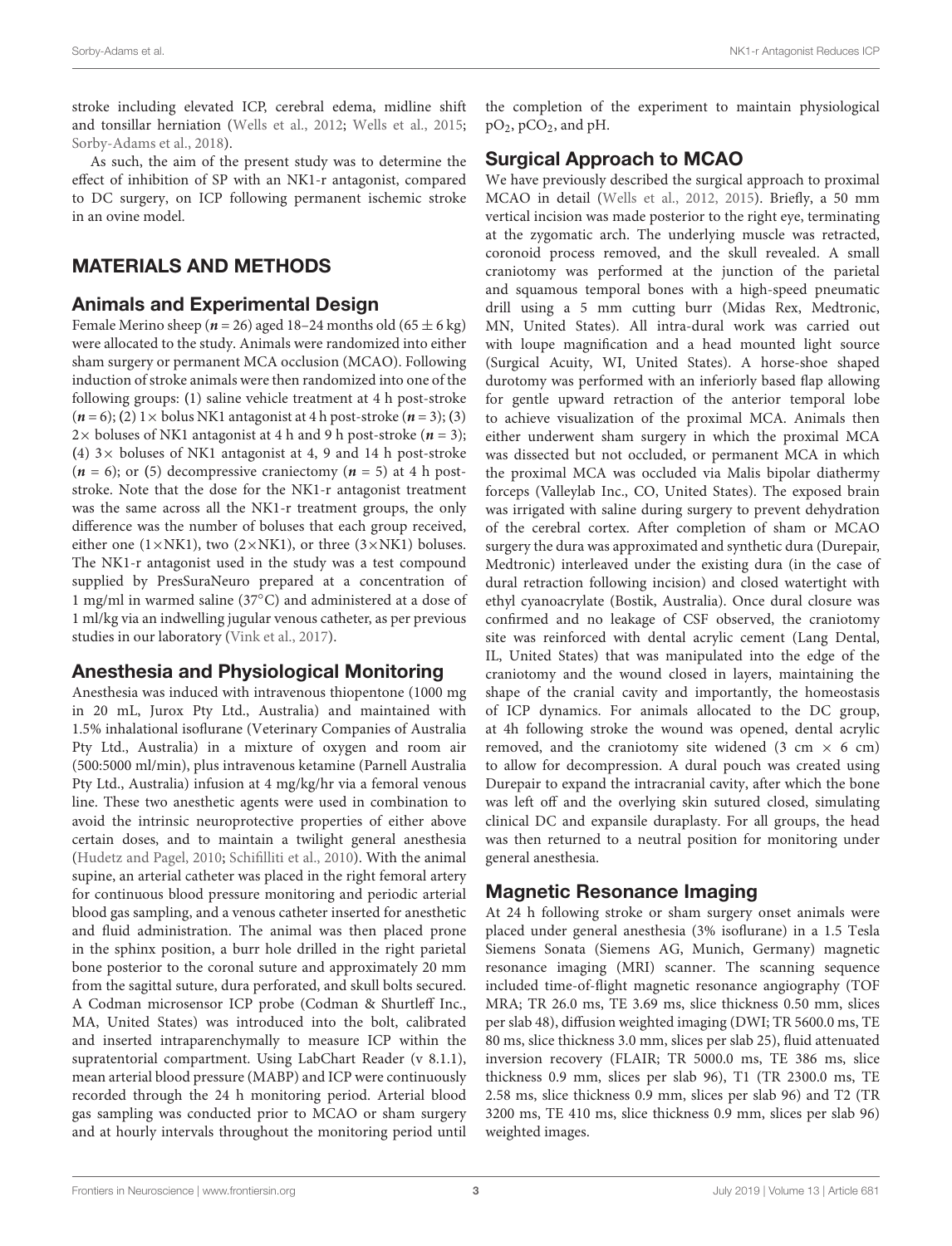The degree of midline shift on MRI was used as a marker of the amount of expansion of the infarcted hemisphere, indicative of cerebral edema. Extent of shift from the midline was assessed using axial T2-weighted scans and measured in mm from the septum pellucidum at the level of the foramen of Monro (Horos DICOM image viewer v3.1.1). To calculate cerebral edema, coronal FLAIR images were analyzed using Horos (v3.1.1). After optimal adjustment of brightness and contrast, edema volume was determined from sequences using computer-aided manual tracing of the hyperintense lesion by a blinded assessor. The areas were then summed and multiplied by the slice thickness to give a total volume in  $cm<sup>3</sup>$ .

To calculate infarct volume, segmentation tools in ITK-SNAP (v 3.7) were used to perform semi-automated segmentation of the MRI diffusion lesions using diffusion-weighted images [\(Yushkevich et al.,](#page-11-18) [2006\)](#page-11-18). A combination of "three-dimensional active contour segmentation" and subsequent manual postprocessing of the segmentation while adjusting image thresholds was performed to maximize reproducibility whilst excluding artifacts. The "three-dimensional active contour segmentation" consisted of multiple steps: First, in the pre-segmentation phase, independent component analysis automatically segmented parts of the DWI image and these were manually identified as foreground or background. To obtain an optimal distinction between foreground and background, thresholds of the image windows were adjusted. After thresholding, a "speed image" with a separate foreground and background was created. Next, in the active contour phase, seed regions were manually placed within the region of interest (ROI). These seeds were then automatically grown within the ROIs to form the temporary segmentation. Subsequently, areas that were not automatically included in the "active contour segmentation," were manually included in the follow-up infarct segmentation. The total volume of the segmentation was exported and reported in cm<sup>3</sup> for analysis.

### Histological Examination

Following MRI, intravenous heparin (5000I.U./5 ml; Pfizer, NY, United States) was administered and animals euthanized via common carotid perfusion fixation with cold Tris–buffered saline under Isoflurane anesthesia. The brains were subsequently removed and sliced into 10 mm coronal slices using a custommade matrix. Sections were then immersion fixed in 10% neutral-buffered formalin for a minimum of 14 days prior to being processed, embedded in paraffin wax and sectioned coronally at 5 micron intervals for histological examination by hematoxylin and eosin (H&E), albumin (1:2000, Dako Pty Ltd., A0001), SP (1:5000 citrate retrieval, Abcam Pty Ltd., ab14184), NKI-r (1:1000 citrate retrieval, Advanced Targeting Systems Pty Ltd., AB-N-33AP) and caveolin-1 (cav-1; 1:1000 EDTA retrieval, Cell Signaling Technologies Pty Ltd., 3238) immunohistochemistry.

### Statistical Analysis

All data are expressed as mean  $\pm$  SD. Physiological data (arterial blood pressure, pH,  $pO_2$ ,  $pCO_2$ ) were analyzed using one-way analysis of variance (ANOVA) followed by Tukey's post hoc tests (Prism v.8.0.1, Graphpad, CA, United States). Values were averaged for each treatment group across all time points and reported as a single value. Raw ICP and MABP data underwent a logarithmic exponential transformation as previously described and were expressed as geometric mean  $\pm$  SD [\(Matthews et al.,](#page-11-19) [1990;](#page-11-19) [Wells et al.,](#page-11-15) [2015\)](#page-11-15). ICP was analyzed by two-way ANOVA and lesion volume, cerebral edema and midline shift data were analyzed by one-way ANOVA, all followed by Tukey's post hoc tests. A *p*-value of  $< 0.05$  was considered significant. Correlations were performed between cerebral edema and midline shift and ICP and cerebral edema to determine the relationship between these variables.

### RESULTS

# Surgery, Mortality and Physiological **Parameters**

All experimental procedures were carried out without complication and there was no premature mortality or unexpected events in any of the groups. Basic physiological parameters are expressed in **[Table 1](#page-3-0)**. For all groups, there was no statistically significant difference in  $pO_2$ ,  $pCO_2$ , or  $pH$  at any of the time-points following stroke. However, there was a statistically significant difference in MABP between sham, 1×NK1 ( $p = 0.02$ ) DC ( $p = 0.02$ ) and 3×NK1 ( $p = 0.006$ ) treatment groups.

### Intracranial Pressure

Intracranial pressure remained physiologically stable across all time points in sham animals  $(9 \pm 3 \text{ mmHg})$ . At both 4 and 9 h post-stroke, there was no significant difference in ICP between sham or any of the stroke groups. By 14 h following injury, ICP in vehicle animals was significantly elevated  $(24 \pm 11 \text{ mmHg})$ compared to shams (10  $\pm$  3 mmHg) ( $p = 0.019$ ). However, no difference in ICP was seen between vehicle or any of the treatment groups at this time-point (**[Figure 1](#page-4-0)**).

Intracranial pressure in vehicle animals continued to rise and by 19 h post-stroke measured  $32 \pm 11$  mmHg, which was significantly elevated ( $p = 0.0002$ ) compared to shams recording an ICP of  $13 \pm 6$  mmHg. By 19 h there was a significant reduction in ICP seen in  $2 \times NK1$  (18  $\pm$  4 mmHg;  $p = 0.013$ ),  $3 \times NK1$  $(17 \pm 7 \text{ mmHg}; p = 0.015)$ , and DC  $(19 \pm 11 \text{ mmHg}; p = 0.042)$ treated animals compared to vehicle. Conversely, there was no reduction ( $p > 0.05$ ) in ICP seen following  $1 \times NKL$  treatment

#### <span id="page-3-0"></span>TABLE 1 | Basic physiological parameters.

| Group           | pCO <sub>2</sub> | pO <sub>2</sub><br>$(mmHg) \pm SD$ (mmHg) $\pm SD$ | <b>MABP</b><br>$(mmHg) \pm SD$ | pH (-log<br>$[H^+]$ $\pm$ SD |
|-----------------|------------------|----------------------------------------------------|--------------------------------|------------------------------|
| Sham            | $43 + 8.41$      | $113 + 14.09$                                      | $79 + 8.78$                    | $7.48 + 0.039$               |
| Vehicle         | $40 + 6.09$      | $127 + 31.28$                                      | $104 + 10.17$                  | $7.46 + 0.062$               |
| $1 \times$ NK1  | $36 + 2.55$      | $138 + 25.06$                                      | $112 + 10.18$                  | $7.51 \pm 0.033$             |
| $2 \times$ NK1  | $43 + 6.56$      | $149 + 33.99$                                      | $98 + 5.81$                    | $7.45 \pm 0.031$             |
| $3 \times N$ K1 | $37 + 2.34$      | $135 + 20.53$                                      | $111 + 15.66$                  | $7.52 \pm 0.018$             |
| DC.             | $42 + 3.78$      | $150 + 17.22$                                      | $108 + 10.65$                  | $7.45 \pm 0.082$             |
|                 |                  |                                                    |                                |                              |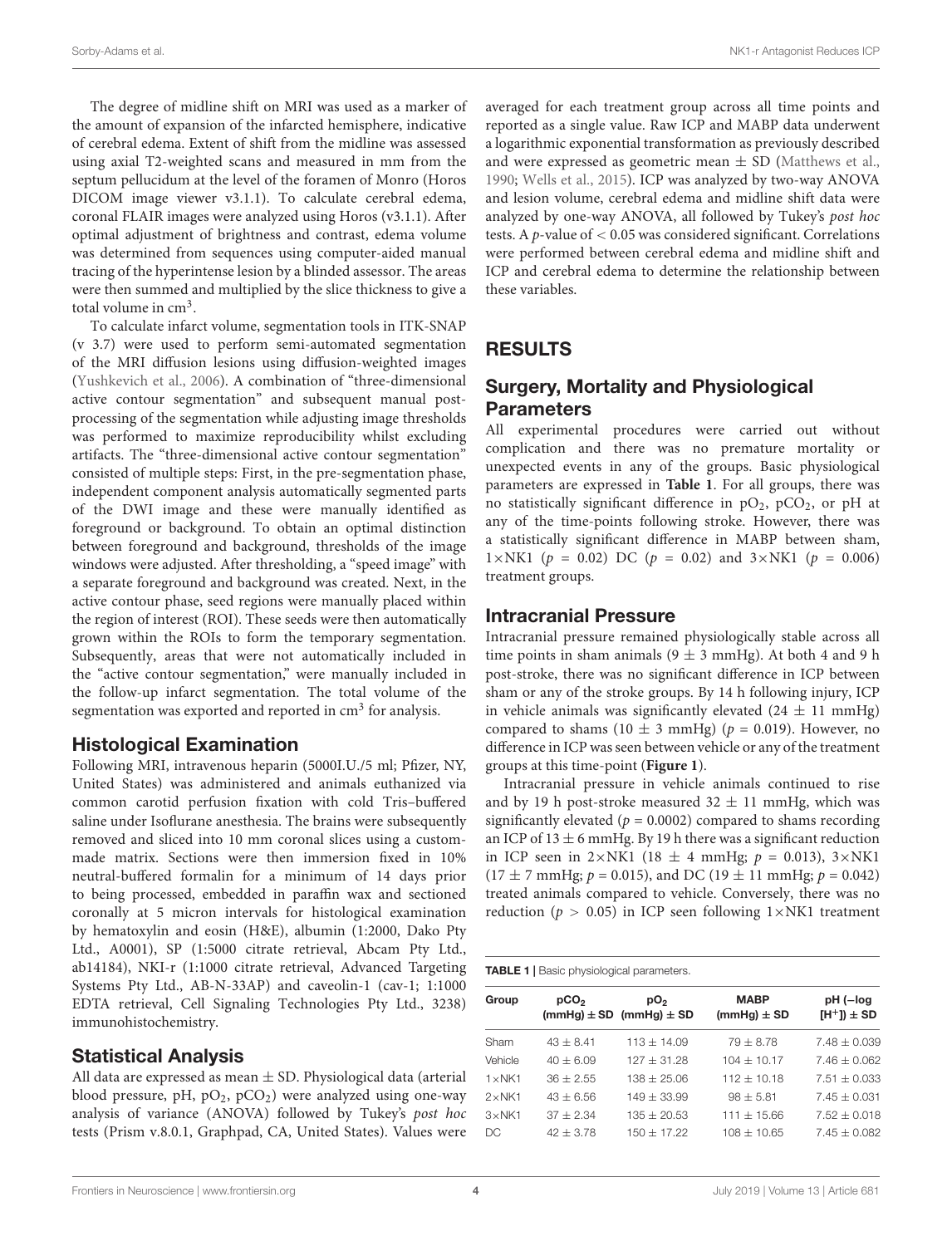

<span id="page-4-0"></span>FIGURE 1 | 24 h ICP following MCAO. There was no significant difference in sham ICP across any of the time points. At 14 h post-stoke ICP was elevated in vehicle animals compared to sham ( $p < 0.05$ ) and by 19 h post-stroke, ICP was significantly elevated in vehicle ( $p < 0.001$ ) and  $1 \times N<sub>K1</sub>$  ( $p < 0.01$ ) treated animals when compared to  $2 \times N$ K1 ( $p < 0.05$ ),  $3 \times N$ K1 ( $p < 0.05$ ) and DC treatment groups ( $p < 0.05$ ). By 24 h, ICP remained significantly elevated in vehicle animals compared to sham ( $p < 0.0001$ ),  $2 \times NK1$  ( $p < 0.01$ ),  $3 \times NK1$  $(p < 0.01)$  and DC  $(p < 0.05)$  treatment groups. ICP also remained elevated at 24 h post-stroke in 1 $\times$ NK1 treatment groups compared to sham ( $p < 0.001$ ) and  $2 \times N$ K1 ( $p < 0.05$ ). Data presented as mean  $\pm$  SD. \* $p < 0.05$  compared to sham;  $\frac{1}{p}$  < 0.05 compared to vehicle.

 $(31 \pm 9 \text{ mmHg})$  compared to vehicle, with ICP remaining significantly elevated compared to sham ( $p = 0.002$ ).

By 24 h post-stroke, ICP in vehicle animals had continued to rise (39  $\pm$  7 mmHg) and remained significantly elevated compared to shams (12  $\pm$  8 mmHg;  $p \le 0.001$ ), DC  $(23 \pm 12 \text{ mmHg}; p = 0.013), 2 \times \text{NK1}$  (20  $\pm$  6 mmHg;  $p < 0.001$ ), and  $3 \times NK1$  (19  $\pm$  7 mmHg;  $p < 0.005$ ) treated animals. ICP continued to rise in the  $1 \times N<sub>K1</sub>$  treatment group (35  $\pm$  9 mmHg) and remained significantly elevated compared to both shams  $(p < 0.001)$  and  $2 \times NK1$  ( $p = 0.029$ ) treatment groups. ICP in  $2 \times NK1$  and  $3 \times NK1$  treatment groups was comparable ( $p > 0.05$ ) to DC across all time points following stroke. No rebound increases in ICP were observed following 2×NK1 or 3×NK1 treatment at any time-point post-stroke.

#### MRI

Magnetic resonance imaging was unremarkable in sham animals  $(n = 4)$  with no evidence of cerebral edema, midline shift or infarction (**[Figure 2A](#page-4-1)**). All stroke animals showed evidence of hyperintensity on T2-weighted and FLAIR images in the territory MCA, indicative of the infarct core and surrounding vasogenic edema (**[Figure 2](#page-4-1)**). In addition, DC treated animals showed evidence of transcalvarial herniation through the craniectomy site (**[Figure 2D](#page-4-1)**). No animals showed evidence of tonsillar herniation or brain stem compression on MRI (data not shown).

Cerebral edema calculated on FLAIR MRI (**[Figure 3](#page-5-0)** and **[Table 2](#page-6-0)**) was reduced in DC ( $p = 0.012$ ) and  $1 \times NKL$  treatment groups (p = 0.042) when compared to vehicle (**[Figure 3A](#page-5-0)**). However, treatment with  $2 \times NK1$  (p = 0.001) and  $3 \times NK1$ 



<span id="page-4-1"></span> $(p = 0.001)$  was associated with a more significant reduction in cerebral edema volume compared to vehicle (**[Figure 3A](#page-5-0)**). Midline shift was evident in all stroke animals (**[Table 2](#page-6-0)**) with no statistical significance seen between groups ( $p = 0.2$ ; **[Figure 3B](#page-5-0)**). Nevertheless, there was a moderate positive relationship between the volume of cerebral edema and the degree of midline shift  $(r = 0.46;$  **[Figure 3C](#page-5-0)**). No significant differences ( $p = 0.17$ ) were observed in infarct volume across any of the treatment groups following stroke, as measured on DWI MRI (**[Figure 3D](#page-5-0)**).

### Histological Analysis H&E

There was no evidence of tissue injury or infarction in sham tissue (**[Figure 4A](#page-7-0)**). Following stroke (**[Figure 4B](#page-7-0)**) there was marked tissue pallor and loss of gray-white matter differentiation,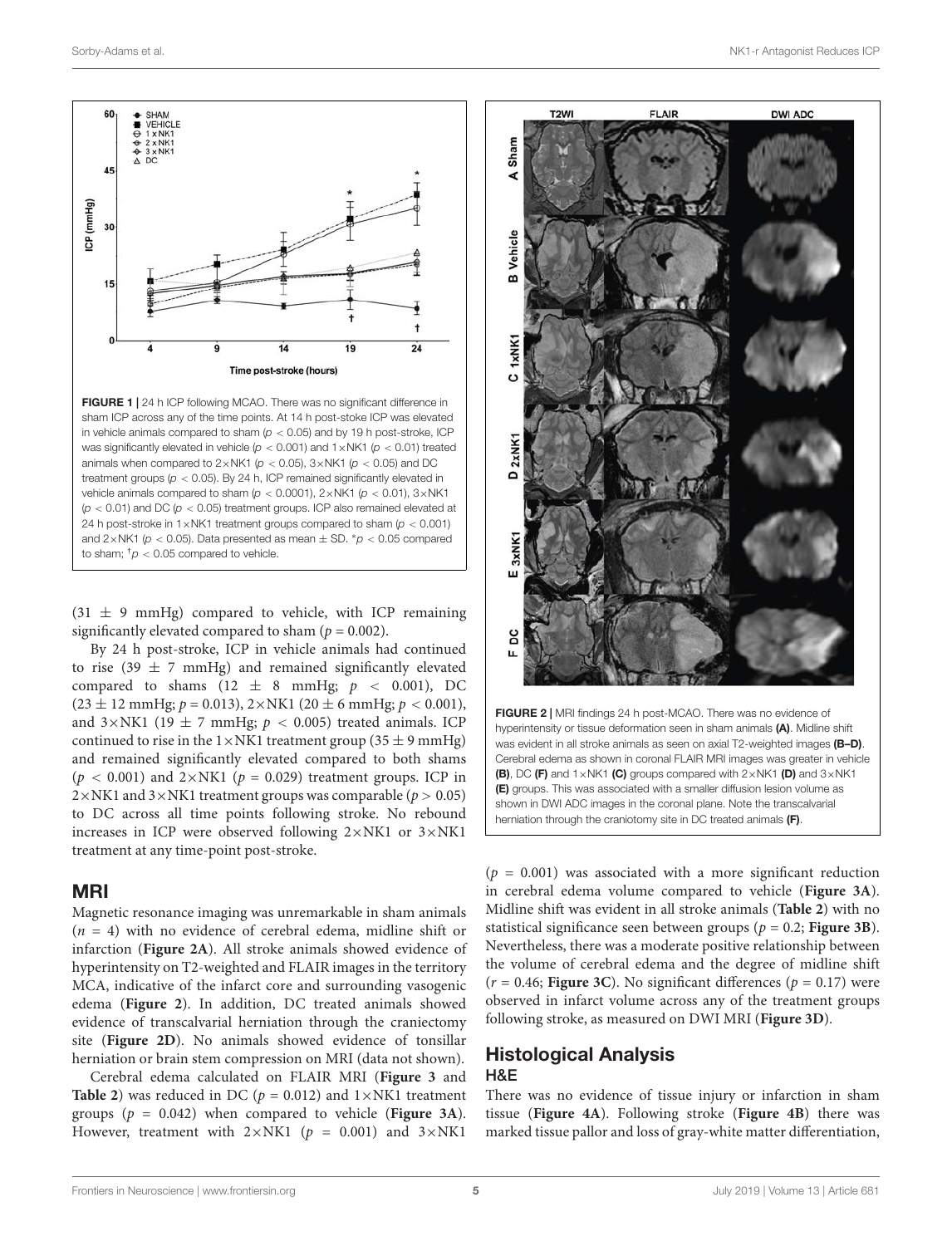

<span id="page-5-0"></span>the vehicle or treatment groups post-stroke (B). Despite this, there was a relative moderate positive correlation between cerebral edema and midline shift (C). There was also a moderate positive correlation between cerebral edema and ICP measured at 24 h post-stroke (D). There was no significant difference in infarct volume (E) as measured on DWI MRI between any treatment groups.  $*_P$  < 0.05,  $*_P$  < 0.01 and  $^{***}$  $_P$  < 0.001 compared to vehicle.

indicative of infarction within the MCA territory of the right hemisphere. 1×NK1 (**[Figure 4C](#page-7-0)**) treatment tissue was comparable to vehicles, however, there was an increased preservation of tissue, in particular the sub-cortical white matter, in the 2×NK1 (**[Figure 4D](#page-7-0)**), 3×NK1 (**[Figure 4E](#page-7-0)**) and DC (**[Figure 4F](#page-7-0)**) treated groups.

#### Albumin

There was minimal evidence of albumin extravasation in sham tissue (**[Figure 4A](#page-7-0)**). Following stroke, marked albumin extravasation, indicative of BBB breakdown and subsequent vasogenic cerebral edema formation, was observed both macroscopically within the infarcted territory and microscopically in the perivascular tissue of the infarct in vehicles (**[Figure 4B](#page-7-0)**), 1×NK1 (**[Figure 4C](#page-7-0)**) and DC (**[Figure 4F](#page-7-0)**), when compared to shams (**[Figure 4A](#page-7-0)**), 2×NK1 (**[Figure 4D](#page-7-0)**) and 3×NK1 (**[Figure 4E](#page-7-0)**) treatment groups.

#### SP

There was low to no observable immunoreactivity of SP in sham tissue (**[Figure 5A](#page-8-0)**). Furthermore, similarly low levels of SP immunoreactivity were observed in the infarcted hemisphere of vehicle and each of the treatment groups following stroke.

#### NK1-r

Low levels of perivascular NK1-r immunoreactivity were observed in sham tissue (**[Figure 5B](#page-8-0)**). Following stroke, an increase in perivascular NK1-r immunoreactivity was observed in vehicle and DC treated groups, which was not observed in any of the NK1 treatment groups.

#### Cav-1

Little to no perivascular cav-1 immunoreactivity was observed in sham tissue (**[Figure 5C](#page-8-0)**). Following stroke, a marked increase in perivascular cav-1 immunoreactivity was observed in vehicles  $(E)$ ,  $1 \times NK1$  (F) and DC (L) tissue when compared to sham (D),  $2\times N K1$  (J) and  $3\times N K1(K)$  tissue.

### **DISCUSSION**

In this study we have demonstrated that administration of two or three boluses of an NK1-r antagonist is effective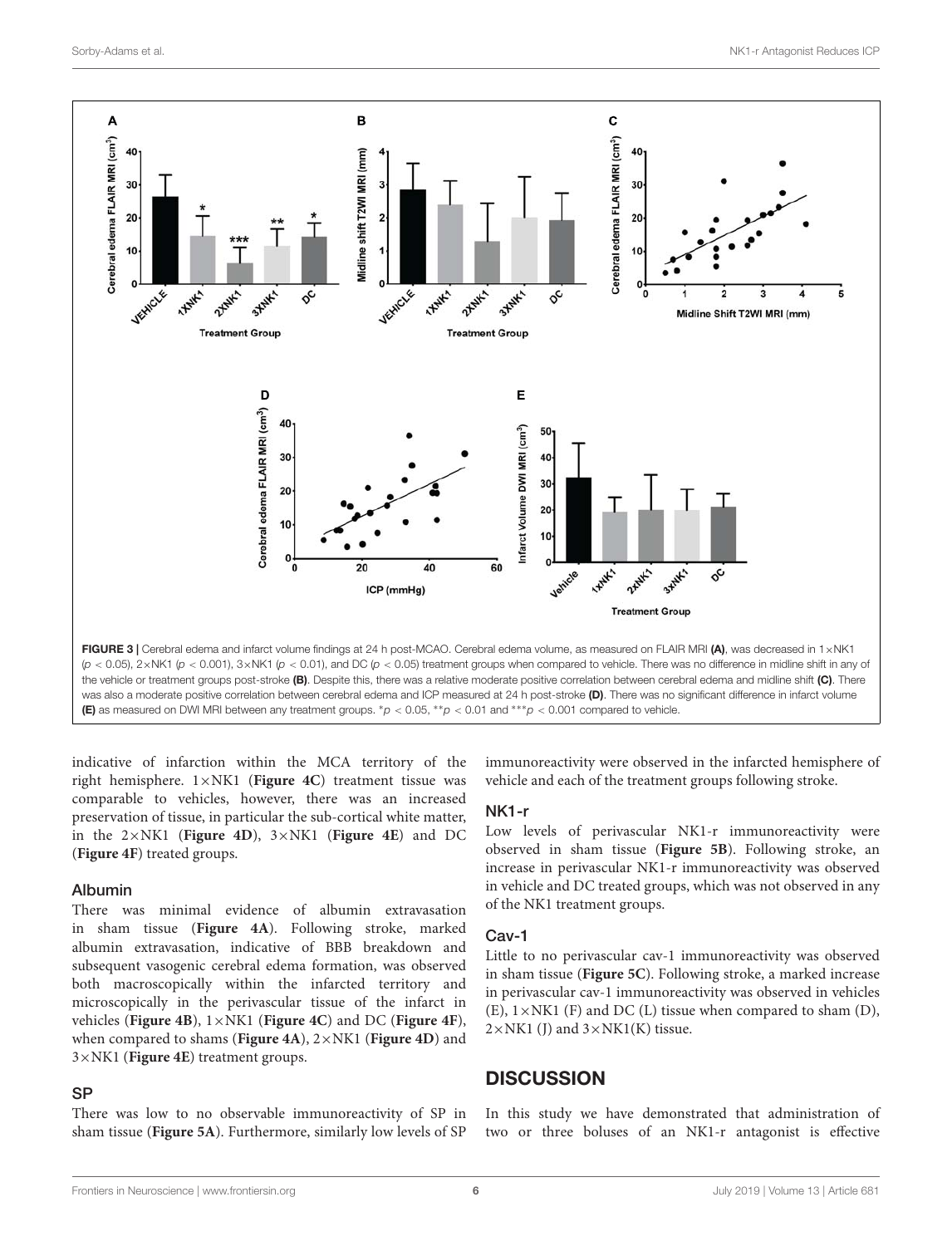| <b>Treatment</b> | Edema FLAIR<br>$MRI$ (cm <sup>3</sup> ) | <b>Midline Shift</b><br>$T2$ (mm) | <b>Infarct DWI MRI</b><br>(cm <sup>3</sup> ) |
|------------------|-----------------------------------------|-----------------------------------|----------------------------------------------|
| <b>Vehicle</b>   |                                         |                                   |                                              |
| 86               | 19.48                                   | 1.8                               | 33.9                                         |
| 87               | 36.45                                   | 3.5                               | 24.5                                         |
| 60               | 20.96                                   | 3                                 | 25.9                                         |
| 66               | 31.14                                   | $\overline{c}$                    | 34.4                                         |
| 57               | 27.61                                   | 3.5                               | 20.1                                         |
| 59               | 23.32                                   | 3.4                               | 56.5                                         |
| Mean $\pm$ SD    | $25.56 \pm 6.10$                        | $2.87 \pm 0.71$                   | $32.55 \pm 11.85$                            |
| $1 \times NK1$   |                                         |                                   |                                              |
| 69               | 10.84                                   | 1.8                               | 22.1                                         |
| 75               | 21.51                                   | 3.2                               | 23                                           |
| 88               | 11.44                                   | 2.2                               | 12.7                                         |
| Mean $\pm$ SD    | $14.60 \pm 6.0$                         | $2.40 \pm 0.72$                   | $19.27 \pm 5.70$                             |
| $2 \times N K1$  |                                         |                                   |                                              |
| 70               | 4.230                                   | 0.8                               | 8.3                                          |
| 72               | 3.520                                   | 0.5                               | 17.2                                         |
| 91               | 11.789                                  | 2.6                               | 34.7                                         |
| Mean $\pm$ SD    | $6.51 \pm 4.58$                         | $1.30 \pm 1.14$                   | $20.07 \pm 13.43$                            |
| $3 \times N K1$  |                                         |                                   |                                              |
| 71               | 5.49                                    | 1.8                               | 11.6                                         |
| 73               | 13.50                                   | 2.7                               | 20.7                                         |
| 74               | 7.56                                    | 0.7                               | 10.6                                         |
| 76               | 8.33                                    | 1.1                               | 20.8                                         |
| 89               | 18.23                                   | 4.1                               | 32.1                                         |
| 90               | 16.27                                   | 1.7                               | 23.7                                         |
| Mean $\pm$ SD    | $11.56 \pm 5.17$                        | $2.02 \pm 1.23$                   | $19.92 \pm 8.0$                              |
| DC               |                                         |                                   |                                              |
| 101              | 19.38                                   | 2.6                               | 26.8                                         |
| 102              | 15.46                                   | 2.9                               | 23.7                                         |
| 105              | 15.74                                   | $\overline{1}$                    | 16.6                                         |
| 106              | 12.80                                   | 1.4                               | 15.6                                         |
| 107              | 8.36                                    | 1.8                               | 24                                           |
| Mean $\pm$ SD    | $14.35 \pm 4.08$                        | $1.94 \pm 0.78$                   | $21.34 \pm 4.95$                             |

<span id="page-6-0"></span>TABLE 2 | MRI characteristics post-MCAO.

in reducing ICP following stroke in a clinically relevant ovine model. This reduction in ICP following treatment was associated with improved BBB integrity, as shown by albumin immunohistochemistry, and a trend toward reduction in the volume of cerebral edema in the infarcted hemisphere. These findings corroborate previous experimental [\(Vink et al.,](#page-11-6) [2003;](#page-11-6) [Nimmo et al.,](#page-11-7) [2004;](#page-11-7) [Turner et al.,](#page-11-4) [2006,](#page-11-4) [2011;](#page-11-8) [Donkin et al.,](#page-10-9) [2009;](#page-10-9) [Corrigan et al.,](#page-10-13) [2012,](#page-10-13) [2016b;](#page-10-14) [Turner and Vink,](#page-11-9) [2012,](#page-11-9) [2014\)](#page-11-10) and clinical [\(Lorente et al.,](#page-10-10) [2015,](#page-10-10) [2016\)](#page-11-11) studies to further support the role of SP in the pathogenesis of elevated ICP, cerebral edema and increased permeability of the BBB following acute CNS injury. Indeed, the reduction in ICP following treatment observed in this study is consistent with findings in an ovine model of TBI [\(Vink et al.,](#page-11-16) [2017\)](#page-11-16). Taken together, we have now successfully demonstrated the efficacy of NK1-r antagonist treatment for the reduction of cerebral edema and its consequences in both rodent and sheep models of stroke [\(Turner et al.,](#page-11-4) [2006,](#page-11-4) [2011;](#page-11-8) [Turner and Vink,](#page-11-9) [2012,](#page-11-9) [2014\)](#page-11-10) and

TBI [\(Donkin et al.,](#page-10-9) [2009;](#page-10-9) [Corrigan et al.,](#page-10-13) [2012,](#page-10-13) [2016b;](#page-10-14) [Vink](#page-11-16) [et al.,](#page-11-16) [2017\)](#page-11-16). Taken together these findings clearly demonstrate that SP release is a ubiquitous feature of acute CNS injury and that blockade of this pathway is able to preserve BBB integrity and halt the development of cerebral edema and subsequent rise in ICP.

Despite the clear treatment effect of blocking the NK1-r to reduce ICP in this study, we did not observe a significant increase in perivascular SP immunoreactivity within the infarcted territory in any of the treatment groups following stroke. This is in keeping with our previous findings in a rodent model of MCAO [\(Turner,](#page-11-20) [2007\)](#page-11-20), where minimal SP immunoreactivity was observed following permanent MCAO, yet profound perivascular staining was identified following transient MCAO with reperfusion. These observations are most likely due to the fact that in the setting of permanent MCAO, the release and peak in SP occurs acutely due to the severity of the ischemic insult. As such, SP has likely been degraded by the time of tissue harvest at 24 h post-stroke. In comparison, in previous rodent transient MCAO studies, perivascular SP immunoreactivity was observed primarily in the penumbral tissue. The relative proportion of penumbra to ischemic core is likely to be much less following permanent compared to transient MCAO due to the extensive collateral failure with longer durations of ischemia. Not surprisingly, this suggests that the magnitude and timing of SP release in the neurogenic inflammatory response is dependent upon the duration and severity of the ischemic insult [\(Corrigan et al.,](#page-10-14) [2016b\)](#page-10-14). Indeed, following vascular occlusion, temporary changes in transient receptor potential channels of c-fibers as a result of alterations in temperature, pH and ligand binding instigates release of SP [\(Hokfelt et al.,](#page-10-15) [1975\)](#page-10-15). When there is no reperfusion, compromised cells undergo ischemic necrosis quickly with associated acute changes in cellular function, leading to a rapid return of receptor channel potential and decrease in SP release. Comparatively, in the setting of transient MCAO, compromised cells in the penumbra experience long durations of electrical silence and alterations in neuronal function, leading to sustained activation of c-fibers and persistent SP release [\(Astrup et al.,](#page-10-16) [1981;](#page-10-16) [Turner,](#page-11-20) [2007;](#page-11-20) [Hofmeijer](#page-10-17) [and Van Putten,](#page-10-17) [2012\)](#page-10-17). Taken together, these findings may provide an explanation as to why SP was not observed on IHC in this study.

We did not observe any effect on infarct volume following NK1-r antagonist treatment, irrespective of the number of boluses administered. This is not surprising considering that we used a permanent stroke model and given that the NK1-r antagonist is targeting BBB disruption and not other pathways in the ischemic injury cascade. Indeed, a transient stroke model with reperfusion followed by delivery of an NK1-r antagonist may yield different results on infarct volume. Nevertheless, we also did not observe an effect on infarct volume at 24 hrs following 2 h MCAO thread occlusion in our rodent studies [\(Turner et al.,](#page-11-8) [2011\)](#page-11-8). In these previous rat studies, however, we did demonstrate that increased perivascular SP immunoreactivity was associated with increased BBB permeability, profound cerebral edema and persistent functional deficits [\(Turner et al.,](#page-11-4) [2006,](#page-11-4) [2011;](#page-11-8) [Turner and Vink,](#page-11-9) [2012,](#page-11-9) [2014\)](#page-11-10).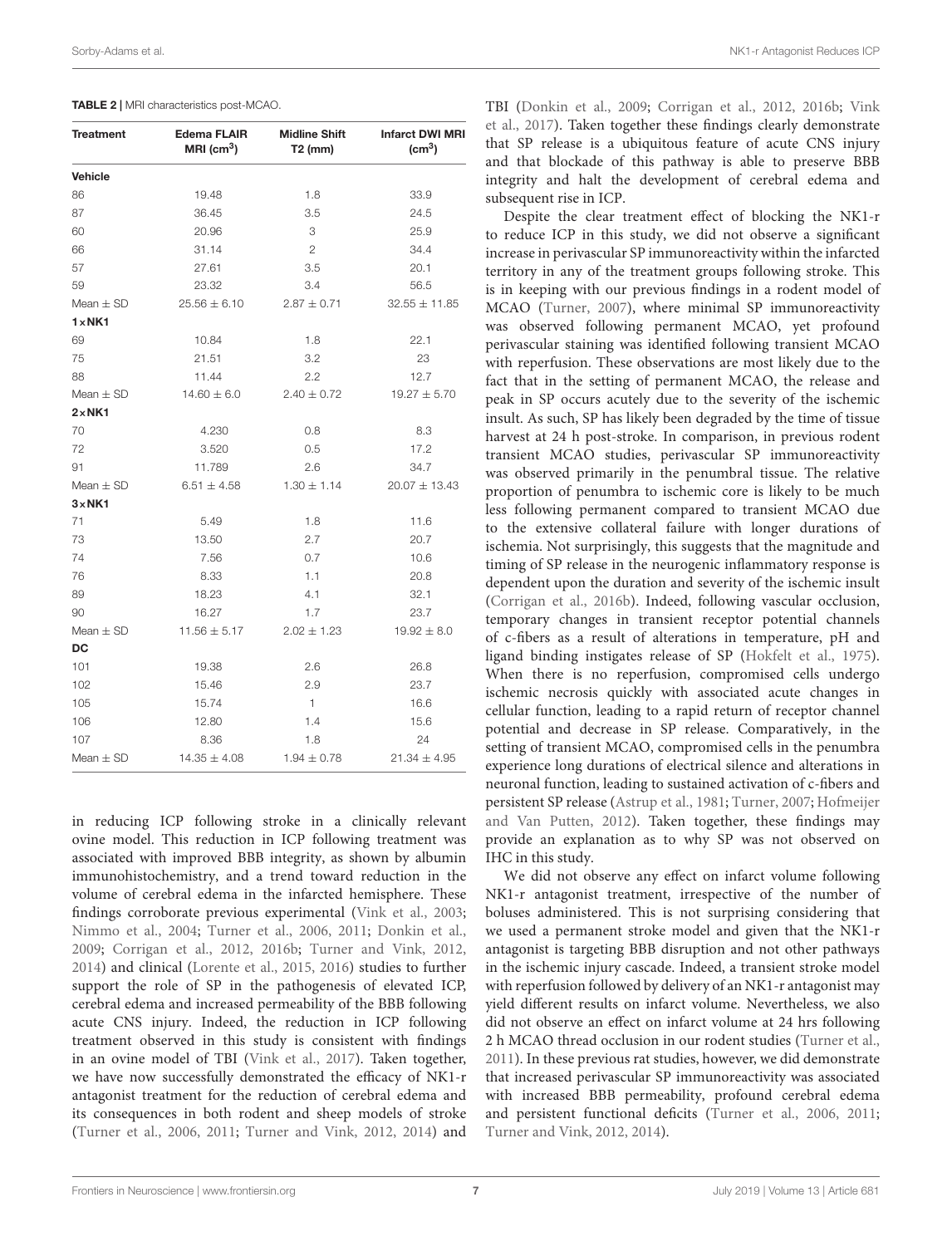

<span id="page-7-0"></span>In this study we have identified that increased BBB permeability was sustained to 24 h post-stroke in vehicletreated animals, as identified by the increased albumin extravasation. Furthermore, the corresponding increase in perivascular caveolin-1 immunoreactivity in the vehicle group may provide an explanation for persistent changes barrier permeability seen. Caveolae are invaginations of the plasma membrane present in endothelial cells, including those that comprise the BBB, with a key role in regulating transcytosis of large molecules, including albumin, across the barrier [\(Abbott et al.,](#page-10-18) [2006\)](#page-10-18). Cav-1 is an integral protein for caveolae formation, with upregulation associated with enhanced albumin extravasation and the development of vasogenic cerebral edema [\(Nag et al.,](#page-11-21) [2007\)](#page-11-21). Furthermore, cav-1 is shown to be upregulated following rodent cortical-cold injury and feline TBI, despite maintenance of tight junction (TJ) integrity [\(Povlishock et al.,](#page-11-22) [1978;](#page-11-22) [Nag et al.,](#page-11-21) [2007\)](#page-11-21), suggesting that physical breakdown of the barrier through loss of TJ is not necessary for the development of cerebral edema. The NK1-r is located within caveolae, suggesting that its activation may play a role in regulating transcytosis [\(Monastyrskaya et al.,](#page-11-23) [2005;](#page-11-23) [Kubale et al.,](#page-10-19) [2007\)](#page-10-19). Indeed, this is consistent with the observation of reduced barrier permeability following NK1-r antagonist administration [\(Donkin et al.,](#page-10-20) [2007;](#page-10-20) [Turner](#page-11-8) [et al.,](#page-11-8) [2011;](#page-11-8) [Turner and Vink,](#page-11-9) [2012,](#page-11-9) [2014;](#page-11-10) [Corrigan et al.,](#page-10-5) [2016a;](#page-10-5) [Vink et al.,](#page-11-16) [2017\)](#page-11-16). It is proposed that SP release following acute CNS injury leads to NK1-r activation, including those located within the caveolae of endothelial cells. This

precipitates enhanced transcytosis of albumin across the barrier, altering the osmotic gradient leading to the development of vasogenic edema. Inhibition of transcytosis-mediated albumin extravasation through administration of the NK1-r antagonist attenuates unfavorable alterations in osmotic gradient across the barrier, thus preventing the abnormal accumulation of water in the parenchyma and subsequent development of edema and rise in ICP.

As previously mentioned, in this study we were able to reliability measure changes in ICP throughout the 24 h monitoring period. Clinical studies investigating fluctuations in ICP following malignant MCA stroke have recorded pressures as high as 43 mmHg in patients that died, compared with 28 mmHg in survivors [\(Hacke et al.,](#page-10-0) [1996\)](#page-10-0). In the present study pressures as high as 50 mmHg were recorded in vehicle animals, however, two or three boluses of the NK1-r antagonist were sufficient to sustainably reduce ICP to less than 30 mmHg. Furthermore, 2×NK1 treated animals recorded pressures of less than 20 mmHg throughout the 24 h monitoring period, with the exception of one animal, and 3 boluses of the antagonist was sufficient to maintain pressures below 25 mmHg, again with the exception of one animal who recorded a maximum pressure of 28 mmHg. One dose of the NK1-r antagonist, however, was insufficient to produce a treatment effect with pressures averaging 35 mmHg. These findings suggest that multiple boluses of the NK1-r antagonist is a potentially viable therapeutic strategy to reduce elevated ICP following stroke, with the ability to bring about a clinically meaningful and sustainable reduction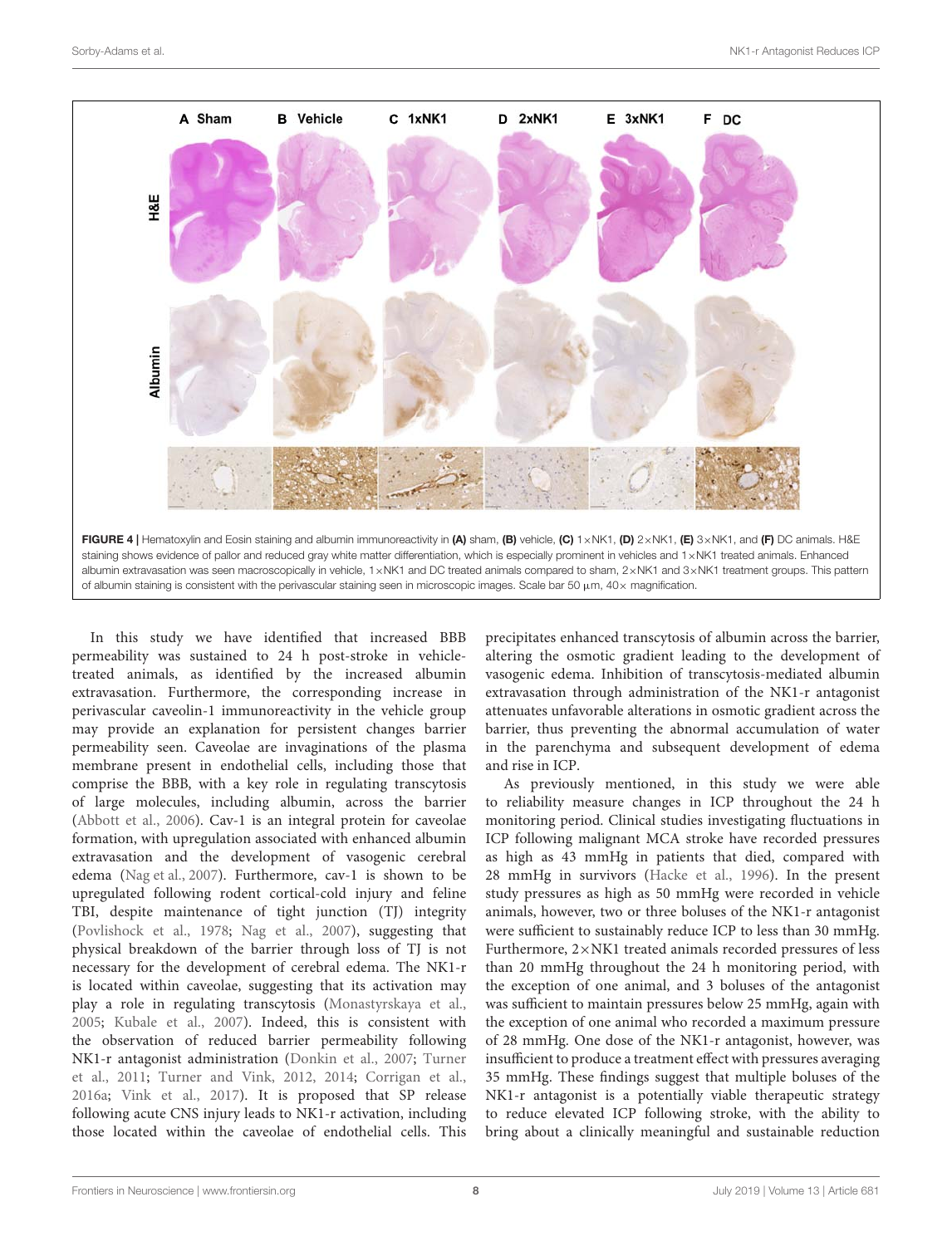

<span id="page-8-0"></span>in pressure comparable to that observed in surviving patients [\(Hacke et al.,](#page-10-0) [1996\)](#page-10-0).

Furthermore, the reduction in ICP we observed with repeated NK1-r boluses was comparable to surgical decompression, which is encouraging given the limitations of current available pharmacotherapies used for ICP management, often necessitating early DC. Indeed, DC performed before clinical signs of herniation is shown to improve functional outcomes however surgery performed after onset of clinical deterioration may be too late to yield beneficial outcomes [\(Shah](#page-11-24) [et al.,](#page-11-24) [2019\)](#page-11-24). Furthermore, although DC is the most powerful tool currently available to combat elevated ICP, the procedure is highly invasive, benefits remain controversial and the long-term implications of the procedure on ICP dynamics are not well understood [\(Funchal et al.,](#page-10-21) [2018;](#page-10-21) [Lilja-Cyron et al.,](#page-10-22) [2019;](#page-10-22) [Shah](#page-11-24) [et al.,](#page-11-24) [2019\)](#page-11-24). A pooled analysis of the randomized control trials DECIMAL, HAMLET, and DESTINY, compared early DC with best available conventional medical management in patients with evidence of MCA territory hypersensitivity and a National Institute of Health Stroke Scale (NIHSS) > 15/20

[\(Jüttler et al.,](#page-10-2) [2007;](#page-10-2) [Vahedi et al.,](#page-11-25) [2007a,](#page-11-25)[b;](#page-11-26) [Hofmeijer et al.,](#page-10-23) [2009;](#page-10-23) [Geurts et al.,](#page-10-24) [2013\)](#page-10-24). These studies found that that DC significantly reduced fatality rates and improved functional outcome compared with conventional pharmacotherapy alone. However, whilst some studies report reduced mortality and improved survival, it is at the cost of a higher number of individuals that are moderately severely disabled following the procedure [\(Vahedi et al.,](#page-11-25) [2007a;](#page-11-25) [Kurland et al.,](#page-10-25) [2015\)](#page-10-25). This becomes an issue of increasing concern given that DC is associated with higher mortality rates in those aged greater than 60 years of age, the most prevalent stroke patient population [\(Hofmeijer et al.,](#page-10-23) [2009;](#page-10-23) [Benjamin et al.,](#page-10-26) [2018\)](#page-10-26). The correlation between age and functional outcome remains an extremely important pre-treatment prognostic factor in deciding if patients should undergo DC [\(Chen et al.,](#page-10-27) [2007\)](#page-10-27), further highlighting the need for development of new therapies that can be administered to a wider patient population in a safe and timely manner, eliminating the need for surgical decompression and risk of associated morbidity. In this study we have demonstrated that repeated dosing of NK1-r antagonist treatment was able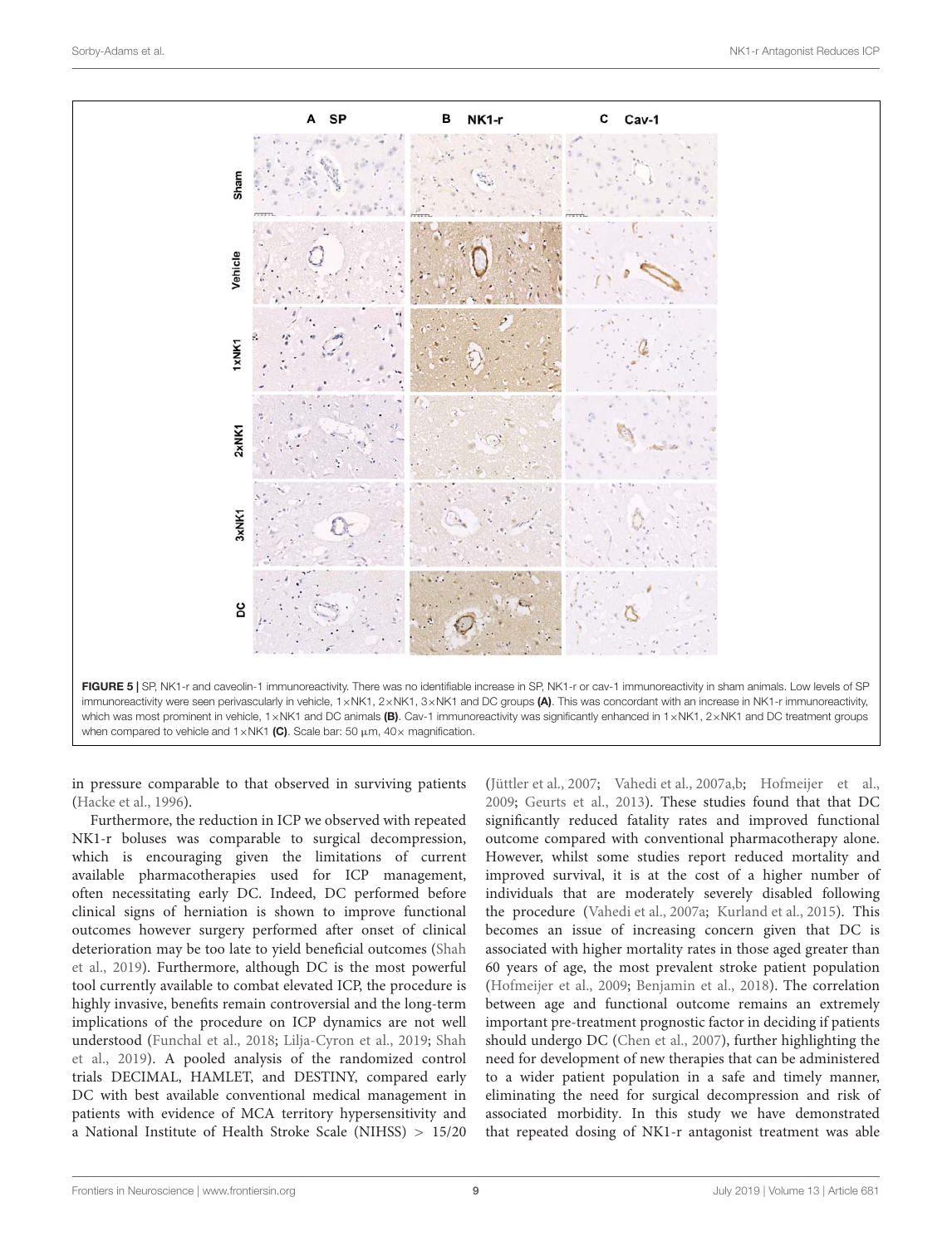to reduce ICP comparable to DC surgery, thus providing an alternate treatment strategy, circumventing the need for invasive surgery.

### Limitations

Although we have established that the NK1-r antagonist is an effective strategy to lower ICP and we have previously determined that the ovine model is viable candidate for the screening of promising novel therapeutics, we must acknowledge the limitations of the study.

Due to the invasive nature of the surgery and significant deficits that ensued following permanent MCAO, animals were required to be maintained under anesthesia for the duration of the experiment. We recognize that human patients are rarely under the influence of anesthesia on stroke onset, and that the use of anesthetic agents may affect outcome measures. Despite this, the agents used for induction and maintenance were chosen to reduce any potential neuroprotective or damaging effects, as previously described in detail [\(Wells et al.,](#page-11-15) [2015\)](#page-11-15). Indeed, as ketamine is known for its neuroprotective properties, and inhalation isoflurane for its sub-neuroprotection and association with reduced blood pressure, the combination was used to bring about a countering effect. The synergistic use of these agents permitted adequate anesthesia with controlled MABP whilst preventing inadvertent neuroprotection as a confounding factor, an important consideration when modeling acute ischemic stroke. It must be acknowledged, however, that we did observe significant differences in MABP across several of the groups. Nevertheless, these alterations in MABP did not follow the same pattern as the alterations in ICP so it is therefore unlikely that they significantly contributed to the observed treatment effects. The differences in MABP observed between groups most likely reflects both the within group and between group heterogeneity in the amount of isoflurane required to maintain twilight anesthesia during surgery whilst balancing with ketamine to maintain adequate blood pressure.

Furthermore, only female animals were used in the present study due to the inherent need for catheterization of animals during long-duration anesthesia. Females were selected preferentially over males upon veterinary advice given the difficulty in catheterizing the highly convoluted male urethra.

Though we were able to establish a significant increase in ICP following ovine stroke, MRI findings were not strongly correlated with ICP. Although the relationship between ICP and cerebral edema well established and promising in this study, we acknowledge that the small sample sizes in this study may have led to a low statistical power. Furthermore, it must be noted that this is frequently seen in clinical stroke cases, where MRI and computed tomography (CT) findings are not always a good predictor of ICP. Due to facility access, MRI was not possible in the entire cohort, leading to uneven group sizes. Despite a larger cohort available for ICP in both treatment and vehicle groups, only animals with matching ICP/MRI data were included, leading to variations in group sizes. Furthermore, the reliable measurement of cerebral edema on MRI at a single time-point is somewhat contentious, as the hyperintensity of vasogenic edema is difficult to distinguish from the lesion itself. The measurement of the entire FLAIR lesion volume therefore includes areas of infarction as well as edema, and is thus an indirect measure of edema volume. A more robust approach to measuring edema evolution would be to perform sequential MRI's and evaluate the change in diffusion lesion volume between 2 times points following reperfusion, which was not possible in this study due to cost. It should also be acknowledged that whilst MRI findings did not correlate with ICP, we were able to observe MRI features similar to that seen clinically, including transcalvarial herniation in DC treated animals and reduced midline shift. Finally, testing of multiple NK1-r antagonists was not feasible in this study given the time and cost involved in conducting sheep experiments. However, in our rodent studies of TBI we have previously tested 2 different NK1-r antagonists and recorded comparable results [\(Donkin,](#page-10-28) [2006\)](#page-10-28) which provided the basis for the use of the agent in the present study.

For future studies we will work alongside the animal ethics committee of the South Australian Health and Medical Research Institute (SAHMRI) to develop a survival model of transient MCAO which obviates the need for long duration anesthesia, allowing for the study of conscious animals following induction of stroke and assessment of long-term functional changes.

# **CONCLUSION**

Multiple boluses of an NK1-r antagonist is effective in lowering ICP following ovine stroke, producing a reduction in ICP that is comparable to decompressive surgery. We propose that the mechanism by which the NK1-r antagonist is exerting its effect is largely via caveolae mediated albumin transcytosis. Administration of the NK1-r is thus preventing abnormal albumin extravasation from the vasculature to the brain parenchyma and ameliorating the subsequent development of vasogenic edema and rise in ICP. These findings suggest that NK1-r antagonist treatment may represent a novel intervention for the management of elevated ICP following stroke.

# DATA AVAILABILITY

All datasets generated for this study are included in the manuscript and/or the supplementary files.

# ETHICS STATEMENT

All experimental procedures were approved by the Animal Ethics Committees of the University of Adelaide (M-2011-240) and the South Australian Health and Medical Research Institute (SAHMRI; SAM104/11) and conducted according to guidelines established for the use of animals in experimental research as outlined by the Australian National Health and Medical Research Council code of practice for the care and use of animals for scientific purposes (8th edition, 2013).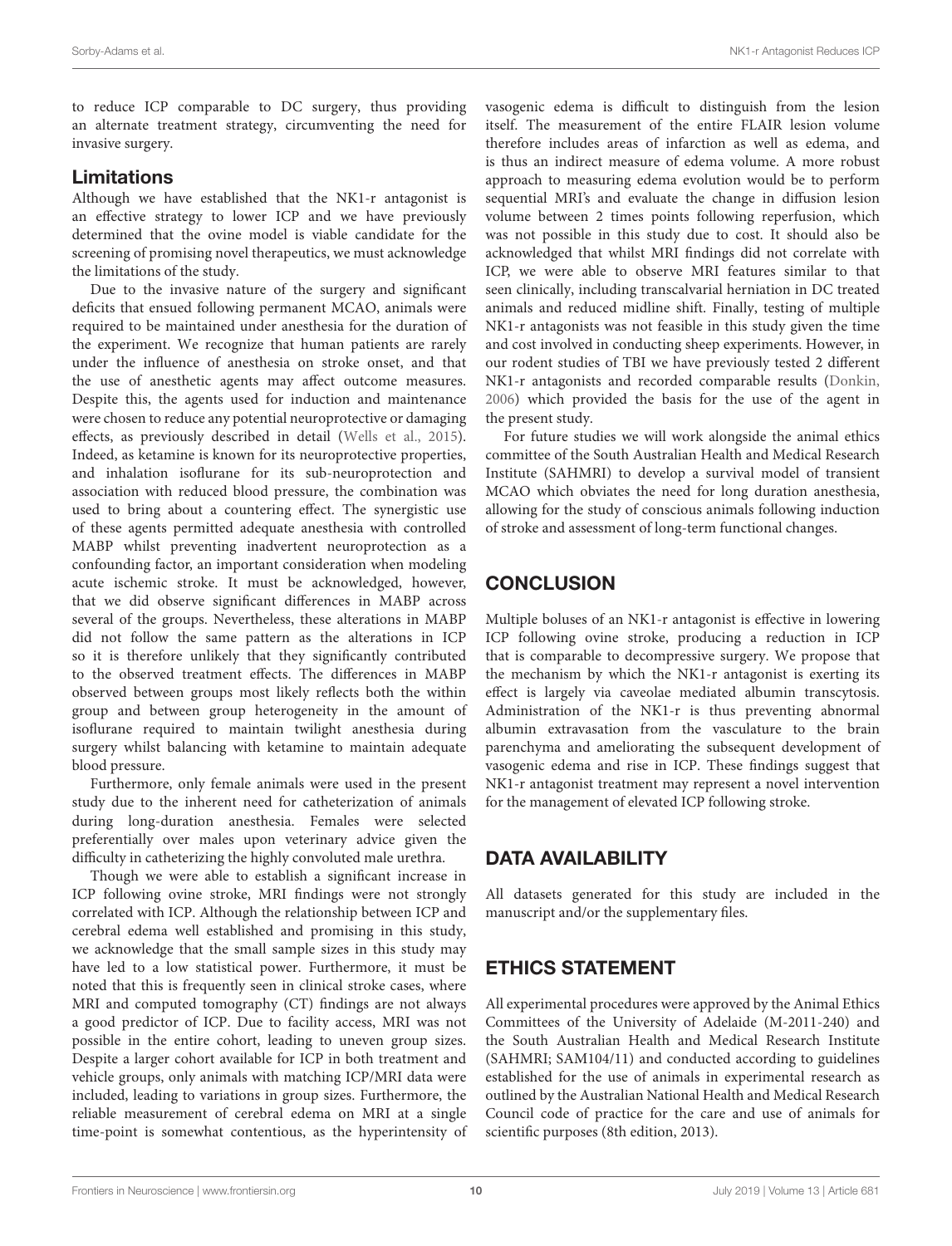### AUTHOR CONTRIBUTIONS

AW, RV, RT, and AL conceived and designed the experiments. AW, RT, and AL carried out the experiments. AS-A, NY, JH, and RT analyzed the data. AS-A, RT, and AL wrote the manuscript.

## FUNDING

This work was supported by the National Health and Medical Research Council (NHMRC; Project grant GNT1082556) and by the Neurosurgical Research Foundation (Adelaide, SA, Australia). RT was supported by the NHMRC Post-Doctoral

### **REFERENCES**

- <span id="page-10-18"></span>Abbott, N. J., Ronnback, L., and Hansson, E. (2006). Astrocyte-endothelial interactions at the blood-brain barrier. Nat. Rev. Neurosci. 7, 41–53. [doi: 10.1038/nrn1824](https://doi.org/10.1038/nrn1824)
- <span id="page-10-7"></span>Alves, R. V., Campos, M. M., Santos, A. R., and Calixto, J. B. (1999). Receptor subtypes involved in tachykinin-mediated edema formation. Peptides 20, 921–927. [doi: 10.1016/s0196-9781\(99\)00082-0](https://doi.org/10.1016/s0196-9781(99)00082-0)
- <span id="page-10-16"></span>Astrup, J., Siesjo, B. K., and Symon, L. (1981). Thresholds in cerebral ischemia - the ischemic penumbra. Stroke 12, 723–725. [doi: 10.1161/01.str.12.6.723](https://doi.org/10.1161/01.str.12.6.723)
- <span id="page-10-4"></span>Bardutzky, J., and Schwab, S. (2007). Antiedema therapy in ischemic stroke. Stroke 38, 3084–3094. [doi: 10.1161/strokeaha.107.490193](https://doi.org/10.1161/strokeaha.107.490193)
- <span id="page-10-26"></span>Benjamin, E. J., Virani, S. S., Callaway, C. W., Chamberlain, A. M., Chang, A. R., and Cheng, S. (2018). Heart disease and stroke statistics-2018 update: a report From the American heart association. Circulation 137, e67-e492.
- <span id="page-10-1"></span>Brogan, M., and Manno, E. (2015). Treatment of malignant brain edema and increased intracranial pressure after stroke. Cur. Treat. Options Neurol. 17, 1–11.
- <span id="page-10-27"></span>Chen, C.-C., Cho, D.-Y., and Tsai, S.-C. (2007). Outcome of and prognostic factors for decompressive hemicraniectomy in malignant middle cerebral artery infarction. J. Clin. Neurosci. 14, 317–321. [doi: 10.1016/j.jocn.2005.05.024](https://doi.org/10.1016/j.jocn.2005.05.024)
- <span id="page-10-13"></span>Corrigan, F., Leonard, A., Ghabriel, M., Van Den Heuvel, C., and Vink, R. (2012). A substance P antagonist improves outcome in female sprague dawley rats following diffuse traumatic brain injury. CNS Neurosci. Ther. 18, 513–515. [doi: 10.1111/j.1755-5949.2012.00332.x](https://doi.org/10.1111/j.1755-5949.2012.00332.x)
- <span id="page-10-5"></span>Corrigan, F., Mander, K. A., Leonard, A. V., and Vink, R. (2016a). Neurogenic inflammation after traumatic brain injury and its potentiation of classical inflammation. J. Neuroinflammation 13:264.
- <span id="page-10-14"></span>Corrigan, F., Vink, R., and Turner, R. J. (2016b). Inflammation in acute CNS injury: a focus on the role of substance P. Br. J. Pharmacol. 173, 703–715. [doi: 10.1111/bph.13155](https://doi.org/10.1111/bph.13155)
- <span id="page-10-3"></span>Das, S., Mitchell, P., Ross, N., and Whitfield, P. C. (2019). Decompressive hemicraniectomy in the treatment of malignant middle cerebral artery infarction: a meta-analysis. World Neurosurgery 123, 8–16. [doi: 10.1016/j.wneu.](https://doi.org/10.1016/j.wneu.2018.11.176) [2018.11.176](https://doi.org/10.1016/j.wneu.2018.11.176)
- <span id="page-10-28"></span>Donkin, J. D. (2006). The effects of the neuropeptide substance P on outcome following experimental traumatic brain injury in rats. Adelaide: University of Adelaide.
- <span id="page-10-9"></span>Donkin, J. J., Nimmo, A. J., Cernak, I., Blumbergs, P. C., and Vink, R. (2009). Substance P is associated with the development of brain edema and functional deficits after traumatic brain injury. J. Cereb. Blood Flow Metab. 29, 1388–1398. [doi: 10.1038/jcbfm.2009.63](https://doi.org/10.1038/jcbfm.2009.63)
- <span id="page-10-20"></span>Donkin, J. J., Turner, R. J., Hassan, I., and Vink, R. (2007). Substance P in traumatic brain injury. Prog. Brain Res. 161, 97–109.
- <span id="page-10-11"></span>Dostovic, Z., Dostovic, E., Smajlovic, D., Ibrahimagic, O. C., and Avdic, L. (2016). Brain edema after ischaemic stroke. Med. Arch. 70, 339–341.
- <span id="page-10-21"></span>Funchal, B. F., Alves, M. M., Suriano, I. C., Chaddad-Neto, F. E., Ferraz, M., and Silva, G. S. (2018). Intracranial pressure following decompressive hemicraniectomy for malignant cerebral infarction:

Training Fellowship. AW was supported by the NHMRC Post-Graduate Fellowship.

### ACKNOWLEDGMENTS

We would like to thank Sunthara Rajan Perumal for the acquisition of the MRI and Shenyi Peng, Tony Nguyen, and Martina Kontos for their contribution to the MRI analysis. We would also like to acknowledge the facilities and scientific and technical assistance of the National Imaging Facility, a National Collaborative Research Infrastructure Strategy (NCRIS) capability, at LARIF and SAHMRI.

clinical and treatment correlations. Arq Neuropsiquiatr. 76, 812–815. [doi: 10.1590/0004-282X20180132](https://doi.org/10.1590/0004-282X20180132)

- <span id="page-10-24"></span>Geurts, M., Van Der Worp, H. B., Kappelle, L. J., Amelink, G. J., Algra, A., and Hofmeijer, J. (2013). Surgical decompression for space-occupying cerebral infarction: outcomes at 3 years in the randomized HAMLET trial. Stroke 44, 2506–2508. [doi: 10.1161/STROKEAHA.113.002014](https://doi.org/10.1161/STROKEAHA.113.002014)
- <span id="page-10-0"></span>Hacke, W., Schwab, S., Horn, M., Spranger, M., De Georgia, M., and Von Kummer, R. (1996). 'Malignant' middle cerebral artery territory infarction: clinical course and prognostic signs. Arch. Neurol. 53, 309–315.
- <span id="page-10-23"></span>Hofmeijer, J., Kappelle, L. J., Algra, A., Amelink, G. J., Van Gijn, J., and Van Der Worp, H. B. (2009). Surgical decompression for space-occupying cerebral infarction (the hemicraniectomy after middle cerebral artery infarction with life-threatening edema trial [HAMLET]): a multicentre, open, randomised trial. Lancet. Neurol. 8, 326–333. [doi: 10.1016/S1474-4422\(09\)70047-X](https://doi.org/10.1016/S1474-4422(09)70047-X)
- <span id="page-10-17"></span>Hofmeijer, J., and Van Putten, M. J. (2012). Ischemic cerebral damage: an appraisal of synaptic failure. Stroke 43, 607–615. [doi: 10.1161/STROKEAHA.111.632943](https://doi.org/10.1161/STROKEAHA.111.632943)
- <span id="page-10-6"></span>Hokfelt, T., Broberger, C., Xu, Z. Q., Sergeyev, V., Ubink, R., and Diez, M. (2000). Neuropeptides–an overview. Neuropharmacology 39, 1337–1356. [doi: 10.1016/s0028-3908\(00\)00010-1](https://doi.org/10.1016/s0028-3908(00)00010-1)
- <span id="page-10-15"></span>Hokfelt, T., Kellerth, J. O., Nilsson, G., and Pernow, B. (1975). Substance P: localisation in the central nervous system and in some primary sensory neurones. Science 190, 889–890. [doi: 10.1126/science.242075](https://doi.org/10.1126/science.242075)
- <span id="page-10-12"></span>Hudetz, J. A., and Pagel, P. S. (2010). Neuroprotection by ketamine: a review of the experimental and clinical evidence. J. Cardiothorac. Vasc. Anesth. 24, 131–142. [doi: 10.1053/j.jvca.2009.05.008](https://doi.org/10.1053/j.jvca.2009.05.008)
- <span id="page-10-2"></span>Jüttler, E., Schwab, S., Schmiedek, P., Unterberg, A., Hennerici, M., Woitzik, J., et al. (2007). Decompressive surgery for the treatment of malignant infarction of the middle cerebral artery (DESTINY): a randomized, controlled trial. Stroke 38, 2518–2525. [doi: 10.1161/strokeaha.107.485649](https://doi.org/10.1161/strokeaha.107.485649)
- <span id="page-10-19"></span>Kubale, V., Abramovic, Z., Pogacnik, A., Heding, A., Sentjurc, M., and Vrecl, M. (2007). Evidence for a role of caveolin-1 in neurokinin-1 receptor plasmamembrane localization, efficient signaling, and interaction with beta-arrestin 2. Cell Tissue Res. 330, 231–245. [doi: 10.1007/s00441-007-0462-y](https://doi.org/10.1007/s00441-007-0462-y)
- <span id="page-10-25"></span>Kurland, D. B., Khaladj-Ghom, A., Stokum, J. A., Carusillo, B., Karimy, J. K., Gerzanich, V., et al. (2015). Complications associated with decompressive craniectomy: a systematic review. Neurocrit. care 23, 292–304. [doi: 10.1007/s12028-015-0144-7](https://doi.org/10.1007/s12028-015-0144-7)
- <span id="page-10-8"></span>Lewis, K. M., Turner, R. J., and Vink, R. (2013). Blocking neurogenic inflammation for the treatment of acute disorders of the central nervous system. Int. J. Inflam. 2013:578480.
- <span id="page-10-22"></span>Lilja-Cyron, A., Andresen, M., Kelsen, J., Andreasen, T. H., Fugleholm, K., and Juhler, M. (2019). Long-term effect of decompressive craniectomy on intracranial pressure and possible implications for intracranial fluid movements. Neurosurgery [doi: 10.1093/neuros/nyz049](https://doi.org/10.1093/neuros/nyz049) [Epub ahead of print].
- <span id="page-10-10"></span>Lorente, L., Martín, M. M., Almeida, T., Hernández, M., Ramos, L., Argueso, M., et al. (2015). Serum substance p levels are associated with severity and mortality in patients with severe traumatic brain injury. Crit. Care 19:192. [doi: 10.1186/s13054-015-0911-z](https://doi.org/10.1186/s13054-015-0911-z)